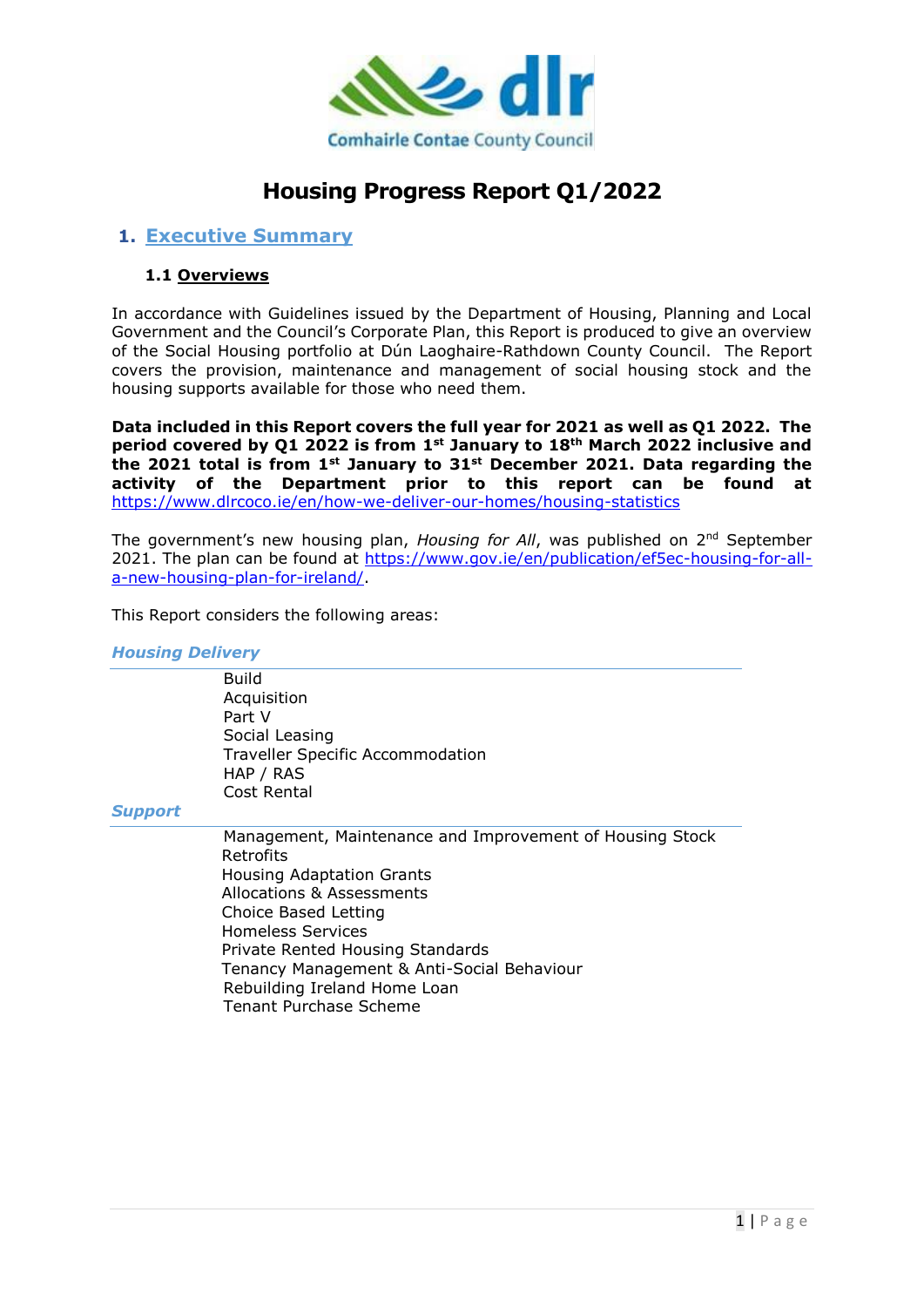

## **2. Housing Delivery**

### **2.1 Overview**

**The Social Housing Target 2022-2026 for delivery by this Council is 1,994 homes** 

|                                                                                        | 2021         | 2022           | 2022          |
|----------------------------------------------------------------------------------------|--------------|----------------|---------------|
|                                                                                        | <b>Total</b> | Q <sub>1</sub> | <b>Target</b> |
| <b>DLR Build</b>                                                                       | 50           | 0              |               |
| DLR Part V                                                                             | 21           | 5              | 450           |
| <b>AHB Build</b>                                                                       | 106          | 0              |               |
| AHB Part V                                                                             | 10           | 0              |               |
| <b>DLR Acquisition</b>                                                                 | 6            | $\mathbf{1}$   |               |
| <b>AHB Acquisition</b>                                                                 | 28           | 0              |               |
| <b>DLR Lease</b>                                                                       | 98           | 0              | 210           |
| <b>AHB Lease</b>                                                                       | 0            | 0              |               |
| <b>Total Build, Acquisition &amp;</b><br>Leasing                                       | 319          | 6              |               |
|                                                                                        |              |                |               |
| <b>RAS</b>                                                                             | 18           | 28             |               |
| HAP - Standard                                                                         | 264          | 34             |               |
| HAP - Homeless                                                                         | 142          | 23             |               |
| <b>Total RAS &amp; HAP</b>                                                             | 424          | 85             |               |
|                                                                                        |              |                |               |
| <b>Total Delivery</b><br><b>All Social Housing delivery</b><br>streams exc. bad relets | 743          | 91             |               |

**Table 1: Homes Delivered per Quarter** 

### **Table 2: Traveller Specific Accommodation**

|                                   | 2021<br><b>Total</b> | 2022 |
|-----------------------------------|----------------------|------|
| Refurbishment Works and New Sites |                      |      |
| Casual Vacancies                  |                      |      |
| <b>Standard Housing</b>           |                      |      |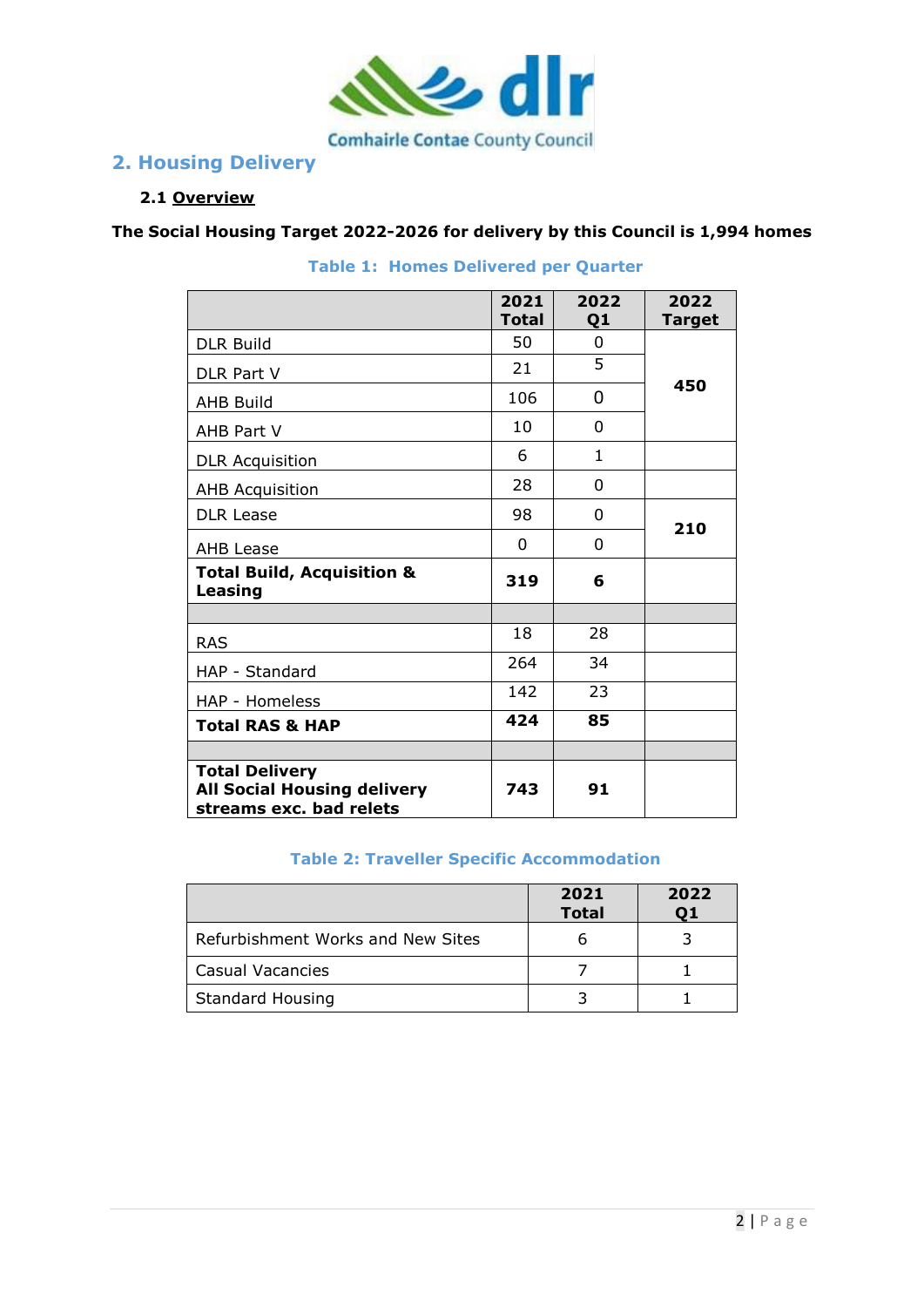

### **2.2 Housing Construction**

**TOTAL 256**

The Housing Department recognises the importance of managing the development process as part of the effort to achieve the targets set by the Department of Housing, Local Government and Heritage (DHLGH). To this extent, the schemes are closely monitored from inception through to completion.

### **DLRCC CONSTRUCTION PROGRAMME 2018 – 2021 & 2022 - 2026**

#### **Includes SHIP, Major Refurbishments and AHB New Build**

The following tables provide an overview of the different schemes under the Housing Construction Capital Programme, their current status and estimated completion date. It should be noted that dates indicated for handover are estimates and are subject to change.

|                                   |                     | יאוט ווט שוועוויטש וע טועט                                                                                                               |                 |                         |
|-----------------------------------|---------------------|------------------------------------------------------------------------------------------------------------------------------------------|-----------------|-------------------------|
| Site Name                         | No. Units           | Status Detail                                                                                                                            | On Site<br>Date | Handover<br>(estimated) |
| <b>Broadford Rise</b>             | 21                  | Completed                                                                                                                                | Q3 2017         | 04 2021                 |
| <b>Enniskerry Road (AHB)</b>      | 155 (105<br>social) | Construction in progress. Phase<br>1 completed (27 social). Phase 2<br>(78 social & 50 cost rental) to be<br>delivered in early Q2 2022. | Q2 2019         | 04 2021/02 2022         |
| <b>Rockville Green</b>            | 13                  | Construction in progress                                                                                                                 | Q2 2021         | Q3 2022                 |
| <b>Ballyogan Square (Phase 1)</b> | 67                  | Construction in progress                                                                                                                 | 03 2021         | Q2 2023                 |
|                                   |                     |                                                                                                                                          |                 |                         |

### **Table 3: Schemes on Site**

**Table 4: Schemes with Part 8 Planning Approval**

| Site Name                       | No. Units<br>(estimated) | <b>Status Detail</b>                                                                      | On Site Date<br>(estimated) | Handover<br>(estimated)            |
|---------------------------------|--------------------------|-------------------------------------------------------------------------------------------|-----------------------------|------------------------------------|
| <b>Moyola Court (infill)</b>    | 4                        | Tender completed. Stage 4<br>funding submission being<br>prepared.                        | Q2 2022                     | Q1 2023                            |
| <b>Park House</b>               | 4                        | Tender completed. Stage 4<br>funding submission being<br>prepared.                        | Q2 2022                     | Q2 2023                            |
| <b>Ballyogan Rise (Phase 2)</b> | 52                       | To follow on from Ballyogan<br>Square (Phase 1) completion                                | 2023                        |                                    |
| <b>St Laurence's Park</b>       | 88                       | Tender package for construction<br>contract being finalised. Enabling<br>works completed. | Q4 2022                     | Q4 2024                            |
| Shanganagh Residential<br>Lands | 597<br>(200)<br>social)  | Tenders being evaluated.                                                                  | Q2 2022                     | Phased<br>delivery from<br>Q4 2023 |
| Total                           | 745                      |                                                                                           |                             |                                    |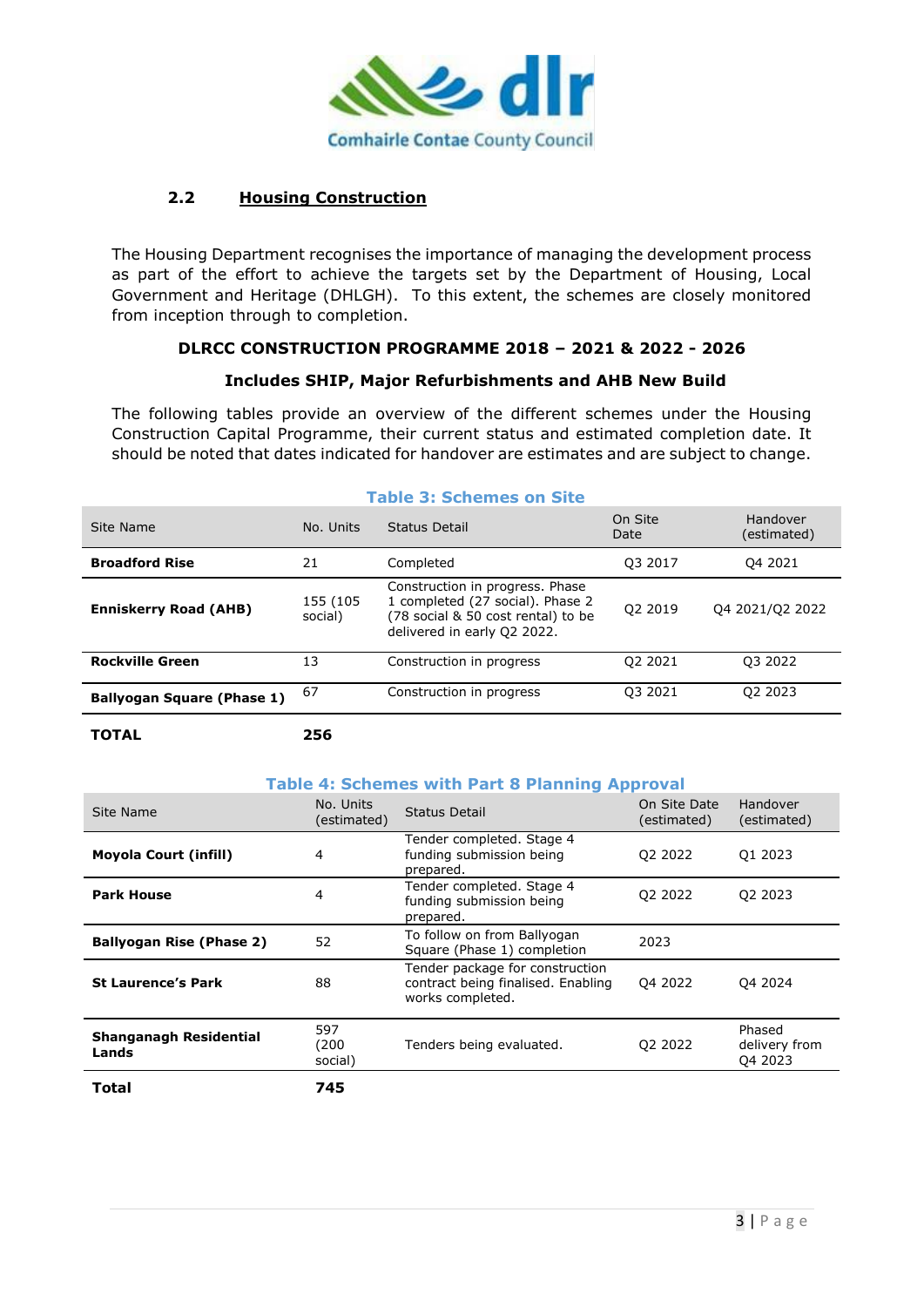

### **Table 5: Schemes at Design/Tender Stage**

| Site Name                      | No. Units<br>(estimated) | <b>Status Detail</b>                                                                           | On Site Date<br>(estimated) | Handover<br>(estimated) |
|--------------------------------|--------------------------|------------------------------------------------------------------------------------------------|-----------------------------|-------------------------|
| Loughlinstown Wood (AHB)       | 42<br>(34 social)        | Design drawings being updated in<br>line with Building Regs. Project<br>will then be tendered. | <b>TBC</b>                  | <b>TBC</b>              |
| Roebuck Road Infill            | 4                        | Part 8 Consultation Ongoing                                                                    | <b>TBC</b>                  | <b>TBC</b>              |
| 37A Rollins Villas (infill)    |                          | Part 8 Approved. Detailed design<br>being advanced.                                            | Q1 2023                     | Q3 2023                 |
| Coastguard Cottages            | 4                        | Stage 4 Funding Application<br>submitted to DHLGH                                              | Q2 2022                     | Q4 2022                 |
| Infill Site at Rockville Drive |                          | Stage 1 approval received. Site<br>surveys/investigations to be<br>conducted.                  | 03 2023                     | Q4 2024                 |
| <b>Total</b>                   | 52                       |                                                                                                |                             |                         |
| <b>OVERALL TOTAL</b>           | 1,053                    |                                                                                                |                             |                         |

## **3. Housing Support**

### **3.1 Management, Maintenance and Improvement of Housing Stock**

| <b>Table 6: Retrofits</b>        |                      |            |  |
|----------------------------------|----------------------|------------|--|
| <b>Retrofits</b>                 | 2021<br><b>Total</b> | 2022<br>Q1 |  |
| Non-Standard Voids               |                      |            |  |
| Relets                           | 132                  | 39         |  |
| Energy upgrade works             | 53                   |            |  |
| Traveller Specific Accommodation |                      |            |  |

| Table 7: Maintenance Requests |                      |            |  |
|-------------------------------|----------------------|------------|--|
| <b>Routine Maintenance</b>    | 2021<br><b>Total</b> | 2022<br>Q1 |  |
| Requests received             | 6,148                | 1,375      |  |
| Requests in process           | 470                  | 161        |  |
| Requests completed            | 5,678                | 1.214      |  |

### **Table 7: Maintenance Requests**

### **Table 8: Disabled Persons Alteration Scheme**

|                                                                       | 2021<br>Q4 | 2022<br>Q <sub>1</sub> |  |
|-----------------------------------------------------------------------|------------|------------------------|--|
| Works on hand at beginning of Quarter                                 | $117*$     | 145                    |  |
| <b>Works Requests Received</b>                                        | 35         | 16                     |  |
| Applications Received (applications can<br>include a number of works) | 27         | 10                     |  |
| <b>Works Completed</b>                                                | 38         |                        |  |

**\*** Q4 2021 applications on hand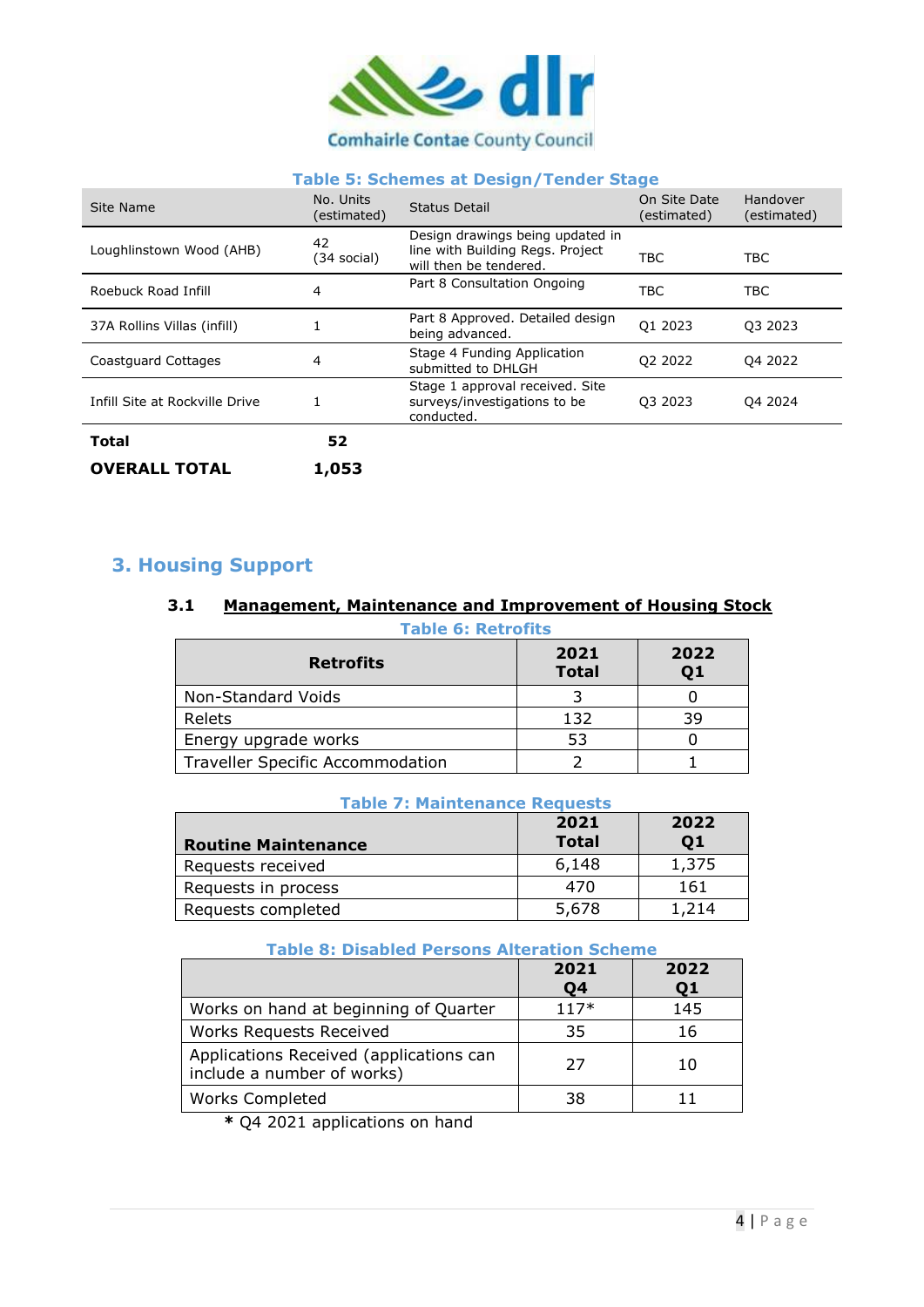

### **3.2 Allocations**

| <b>Table 9: Allocations</b> |                      |            |  |
|-----------------------------|----------------------|------------|--|
| <b>Allocations</b>          | 2021<br><b>Total</b> | 2022<br>Q1 |  |
| Social Housing List         | 236                  | 45         |  |
| Transfer List               | 119                  | 28         |  |
| <b>Total Allocations</b>    | 355                  | 73         |  |

### **3.3 Choice Based Letting (CBL)**

#### **Table 10: CBL Adverts by Area of Choice**

|                            | 2021<br><b>Total</b> | 2022<br>Q1 |
|----------------------------|----------------------|------------|
| Area 1 (South West of M50) |                      |            |
| Area 2 (Between M50 & N11) |                      |            |
| Area 3 (North West of N11) |                      | 29         |
| Total                      | 107                  | 43         |

**Note:** Figures shown are for adverts which may represent multiple properties. Under the new Allocation Scheme there are now three areas of preference as shown above.

### **3.4 Homeless Services**

#### **Table 11: Homeless Services 2021 @ 31st Dec 2022 @ 18th March** No. of Homeless Families 1 69 1 72 No. of Homeless Individuals 178 177 No. of Allocations to homeless no. or Allocations to homeless (and application of the state of the state of the state of the state of the sta<br>individuals/families (b) and a state of the state of the state of the state of the state of the state of the s No. of SHS offers currently accepted by homeless 0 0

Note: Figures include those who may have signed for a tenancy but have yet to move out of homeless services/awaiting move-in grant.

### **3.5 Housing and Disability Steering Group**

The Council continues to work with the Steering Group to implement the Terms of Reference. A meeting of the Steering Group was held on the 10th of March 2022. To date, 19% of allocations were made to disabled people this year. The steering group has completed and published its Local Strategic Plan for Disabled People. This Plan can be found [here.](https://www.dlrcoco.ie/sites/default/files/atoms/files/dlr_disability_strategic_plan_2021-2026_0.pdf) An update from the steering group was given to the SPC on the  $23<sup>rd</sup>$  March 2022.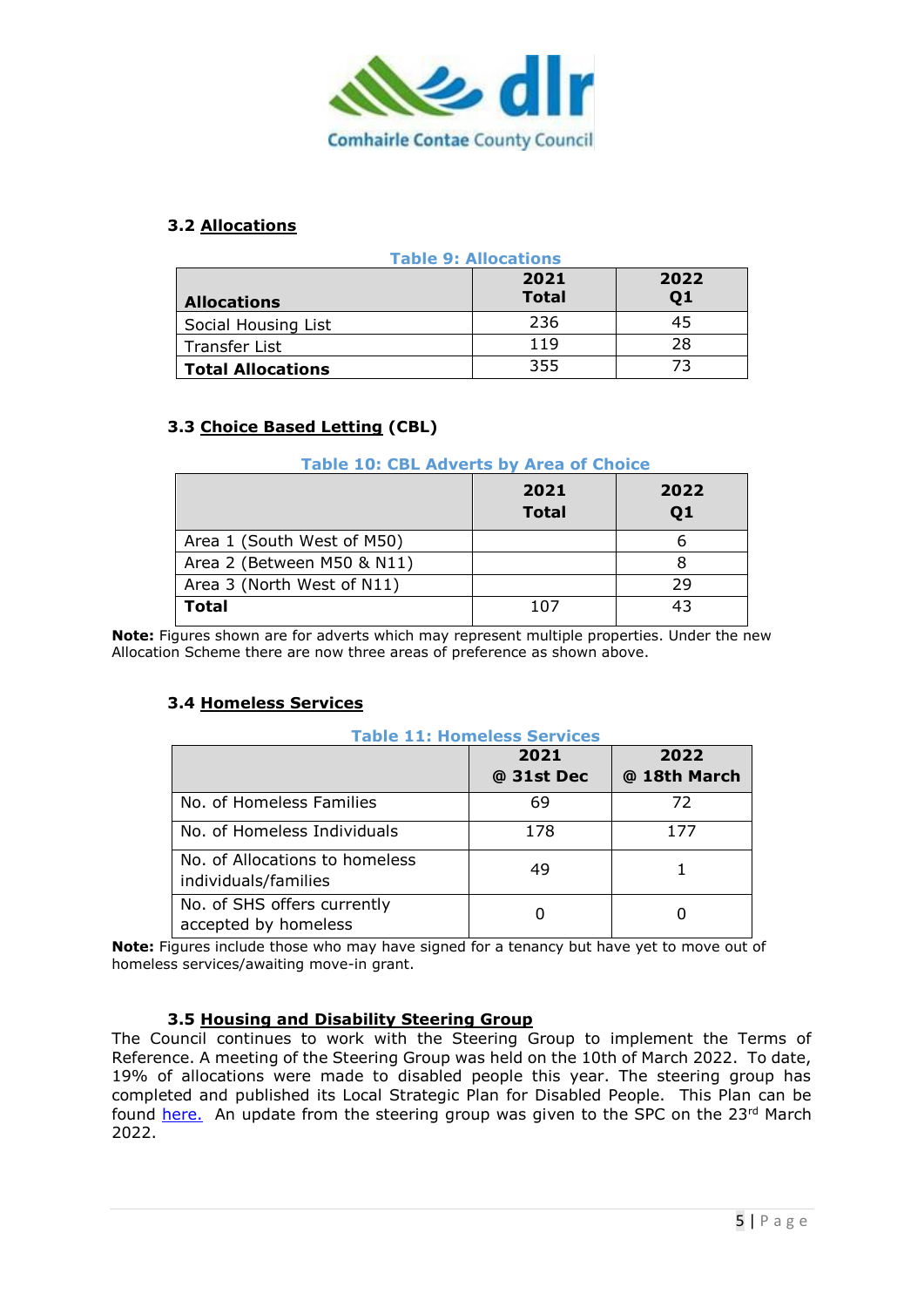

### **3.6 Grant Assistance to Older Persons and Disabled People**

### **Table 12: Breakdown of Grant Assistance to Older Persons and Disabled People**

### **Housing Adaptation Grant for Disabled People**

| <b>Housing Adaptation Grant for</b><br><b>Disabled People</b> | 2021<br><b>Total</b> | 2022<br>Q1 |
|---------------------------------------------------------------|----------------------|------------|
| No. of Applications received                                  | 207                  | 36         |
| Provisional approvals issued                                  | 156                  | 46         |
| Grants paid                                                   | 152                  | 29         |
| Value of Grants paid                                          | €1,238,481           | €254,156   |

| <b>Housing Aid for Older Persons</b> |                      |            |  |
|--------------------------------------|----------------------|------------|--|
|                                      | 2021<br><b>Total</b> | 2022<br>Q1 |  |
| No. of Applications received         | 56                   | 15         |  |
| Provisional approvals issued         | 44                   |            |  |
| Grants paid                          | 34                   | 14         |  |
| Value of Grants paid                 | €188,646             | €68,450    |  |

| <b>Mobility Aids Grant</b>   |                      |            |
|------------------------------|----------------------|------------|
|                              | 2021<br><b>Total</b> | 2022<br>Q1 |
| No. of Applications received | 33                   |            |
| Provisional approvals issued | 24                   |            |
| Grants paid                  | 28                   |            |
| Value of Grants paid         | €100,536             | €24,439    |

| 2021 budgets                        |            |  |
|-------------------------------------|------------|--|
| <b>Budget Provision (3 Schemes)</b> | €1,550,000 |  |
| <b>Budget Spent</b>                 | €1,527,663 |  |
| <b>Budget % Spent</b>               | 98.56%     |  |

**Note**: Some applications may be received in one year and processed in the following year as it can take some time before full documentation is submitted by the applicant.

### **3.7 Rent Arrears**

| <b>Table 13: Rents</b>      |                      |            |
|-----------------------------|----------------------|------------|
|                             | 2021<br><b>Total</b> | 2022<br>01 |
| <b>Accrued Rent Arrears</b> | €235,164             | -€ 66,219  |
| Rental Income               | €17,164,548          | €3,252,567 |